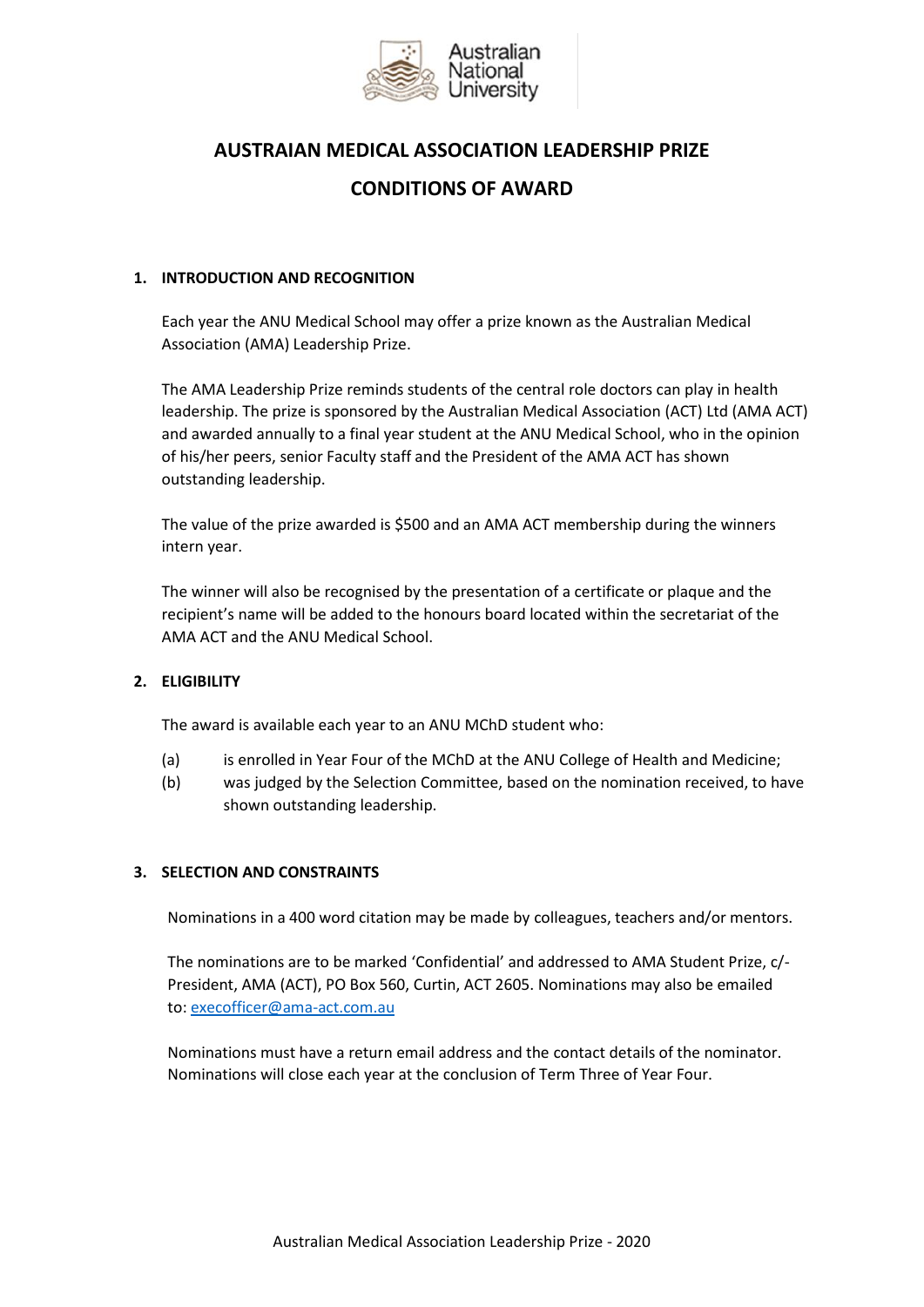Students nominated will be assessed according to the following criteria:

- Achievement what specifically has the nominee achieved to warrant nomination for the prize?
- Effort/dedication in what ways has the nominee shown substantial effort or dedication?
- Communication how has the nominee communicated with peers, faculty, groups or the public?
- Leading by example does the nominee represent a credible example for other members of the student body and broader profession?

The President of the AMA ACT will convene a Selection Committee comprising a third-year student nominated by the ANU Medical Students Society, a senior member of the ANU Medical School Faculty, to be nominated by the Director, ANU Medical School and the President of the AMA ACT or his or her nominee.

The Selection Committee will consider the nominations and form a consensus view of the top two nominees ranked in priority order, based on the criteria set out above. Given the potential sensitivity of information presented, the Selection Committee will respect any confidential information made available to it.

The names of the top two nominees will be forwarded to the ANU Medical School Director for selection of the winner.

The prize will not be shared.

If, in any year, no student is assessed by the Director of the Medical School, acting on the advice of the Selection Committee as sufficiently outstanding, the prize shall not be awarded in that year.

# **4. RECIPIENT OBLIGATIONS**

The awarding of a prize is based on the information provided to the University. A prize may be declined by the recipient once they have been notified as the prize winner. This must be provided in writing to Medical School no later than 30 days from notification.

If the prize is accepted by the recipient, they agree to the publication of their name.

In some instances the recipient may be asked to:

- 1) write a letter of thanks to the donor;
- 2) participate in marketing activities and/or asked to provide a reflective statement.

### **5. REVIEW OF PRIZE**

The award will be reviewed:

- (a) at the conclusion of the period outlined in section 1; or
- (b) if any eligibility requirements are to be amended
- (c) after 3 years or whichever is earliest.